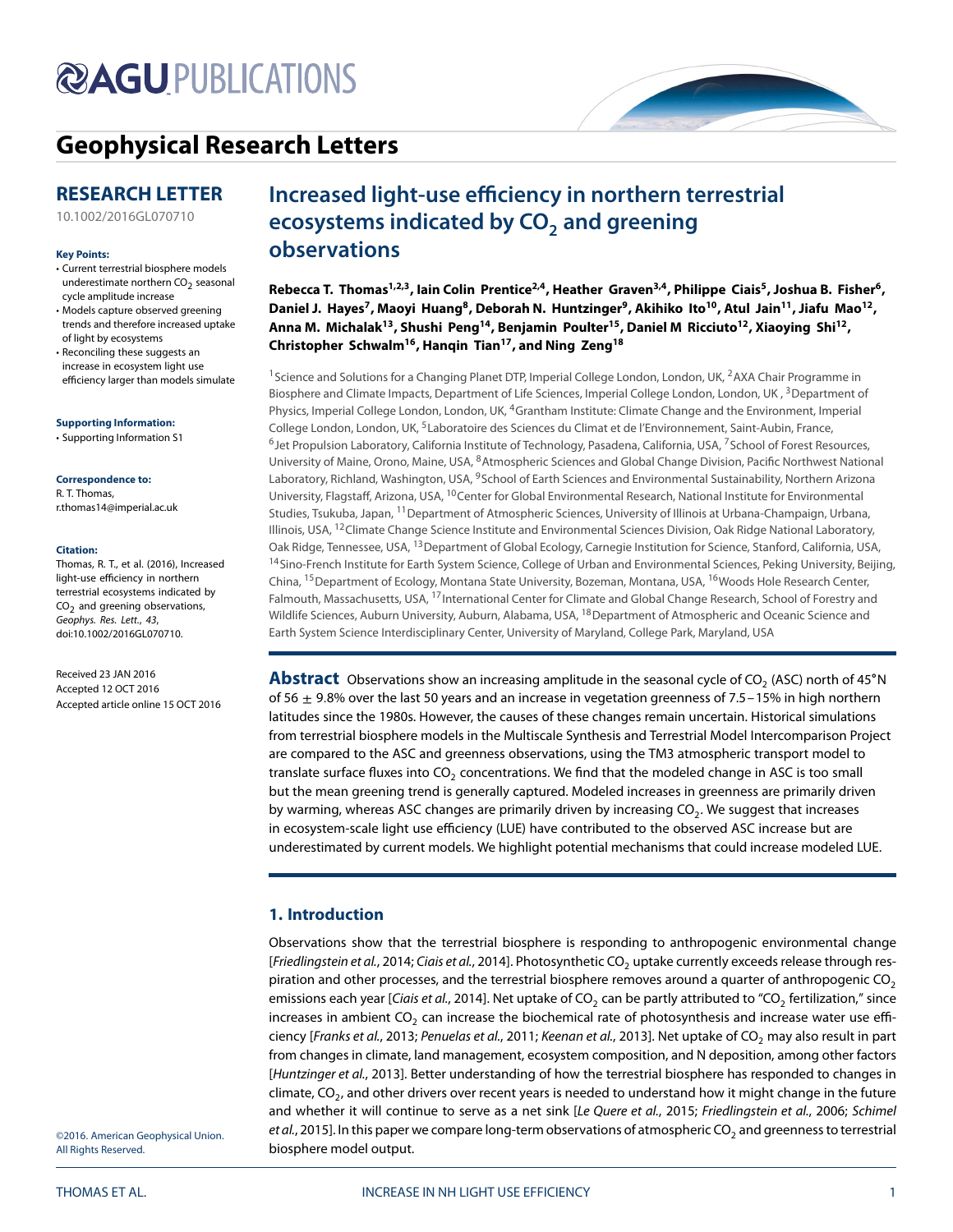The seasonal cycle of  $CO<sub>2</sub>$  in the Northern Hemisphere can be almost entirely attributed to terrestrial bio-sphere exchange [Randerson et al., [1997;](#page-9-4) Graven et al., [2013\]](#page-8-5), so changes in the seasonal cycle of  $CO<sub>2</sub>$  indicate large-scale changes in northern terrestrial ecosystem exchange. Increases in the amplitude of the seasonal cycle of CO<sub>2</sub> (ASC) have been observed at the measurement stations Mauna Loa, Hawaii (Mauna Loa Observatory (MLO)), and Point Barrow, Alaska (BRW) of <sup>0</sup>*.*32±0*.*07% yr<sup>−</sup><sup>1</sup> and <sup>0</sup>*.*60±0*.*05% yr<sup>−</sup>1, respectively, since the early 1960s [Keeling et al., [1996;](#page-9-5) Graven et al., [2013\]](#page-8-5). Recently, Graven et al. [\[2013\]](#page-8-5) measured long-term changes in ASC throughout the higher latitudes of the Northern Hemisphere. Comparisons between two aircraft campaigns in 1958–1961 and 2009–2011 showed an increase in ASC of 5*.*0±0*.*8 ppm (56±9*.*8%) between 45 and 90°N at 500 mb, indicating that the seasonal uptake and release of  $CO<sub>2</sub>$  in terrestrial ecosystems between 30 and 90°N increased by 32 – 59% over this time [Graven et al., [2013\]](#page-8-5). The largest contribution to the ASC was in the main growing season[Graven et al., [2013\]](#page-8-5). Increases in ASC may therefore be related to the extratropical net carbon sink as studies suggest that increases in net terrestrial carbon uptake during the growing season drive the northern extratropical net carbon sink [Rayner et al., [2015;](#page-9-6) Gurney and Eckels, [2011\]](#page-8-6).

Vegetation greenness, defined here as the fraction of photosynthetically active radiation that is absorbed by green vegetation on land (fAPAR), has been measured by satellites since mid-1981 [Murray-Tortarolo et al., [2013\]](#page-9-7). An increase of vegetation greenness has been observed between 30 and 90∘N of 8.7% for all types of vegetation from 1982 to 2010 (Figures [4b](#page-6-0) and S3b in the supporting information). These trends imply that photosynthetic activity in northern latitudes has increased over the last three decades [Slayback et al., [2003;](#page-9-8) Zhu et al., [2013\]](#page-10-0). Many studies attribute greening primarily to rising temperature in spring and autumn, leading to a reduction in snow cover, an earlier start to the growing season [Piao et al., [2008;](#page-9-9) Myneni et al., [1997;](#page-9-10) Notaro et al., [2005;](#page-9-11) Xu et al., [2013\]](#page-9-12) and increased peak greenness [Buitenwerf et al., [2015;](#page-8-7) Myneni et al., [1997\]](#page-9-10).

Observations of the  $CO<sub>2</sub>$  seasonal cycle and vegetation greenness, and their changes over time, present opportunities to evaluate terrestrial biosphere models. Reproducing the mean  $CO<sub>2</sub>$  seasonal cycle requires that modeled photosynthesis and respiration have the correct phase and magnitude. Reproducing the changes in ASC additionally requires that interactions between the terrestrial biosphere and the environmental drivers, including climate,  $CO<sub>2</sub>$ , land use, and disturbance (e.g., fire and insects), are well represented in models [Mcguire et al., [2001\]](#page-9-13). Previous comparisons have shown that the long-term increase in ASC observed in the aircraft data was underestimated by the coupled carbon-climate CMIP5 Earth System Models [Graven et al., [2013\]](#page-8-5), whereas the smaller trend observed in ASC at ground-based NOAA stations over 1982–2011 was captured by one off-line dynamic vegetation model (LPJml). In LPJml, the ASC increase was primarily driven by increases in vegetation cover and plant productivity resulting from increasing temperatures at high latitudes [Forkel et al., [2016\]](#page-8-8). However, other studies that examined seasonal biosphere fluxes have found conflicting results. For the off-line terrestrial biosphere models taking part in the Multiscale Synthesis Terrestrial Model Intercomparison Project (MsTMIP) and the TRENDY dynamic vegetation model intercomparison project, changes in seasonal fluxes were predominately driven by climate change in only a minority of models. In most current biosphere models, the increase in atmospheric  $CO<sub>2</sub>$  is the primary driver of changes in sea-sonal fluxes [Ito et al., [2016;](#page-9-14) Zhao et al., [2016\]](#page-10-1). In comparisons of observed and modeled greening trends, the TRENDY models suggest that greening has been primarily driven by climate change at higher northern latitudes (60–90°N) and by CO<sub>2</sub> at lower northern latitudes (30–60°N) [Zhu et al., [2016\]](#page-10-2).

There is a clear need to identify mechanisms that reconcile observed and modeled changes in ASC and greening and to clarify the role of  $CO<sub>2</sub>$ , climate change, and other factors driving ecosystem changes. A key distinction can be made between changes in the structure (leaf area) and the physiology (intrinsic rate of carbon uptake) of vegetation by using the concept of light use efficiency (LUE), the net primary productivity (NPP) per unit of light absorbed (APAR) [Norby et al., [2003\]](#page-9-15). If increases in NPP for a given ecosystem were driven solely by increased leaf area, and therefore increased APAR, NPP would relate to APAR by a constant factor corresponding to the LUE of the ecosystem. However, increases in NPP may also arise from increases in LUE, even in the absence of APAR increases. A decade of plot-scale observations from four temperate sites in the Free Air CO<sub>2</sub> Enrichment experiments show that in medium- to high-density canopies, increases in NPP were driven by LUE increases, while there was no significant change in APAR [Norby et al., [2003;](#page-9-15) McCarthy et al., [2006;](#page-9-16) Long et al., [2004\]](#page-9-17). Analysis of LUE trends in models can therefore help to elucidate mechanisms of ecosystem change and to inform model-data comparisons of fAPAR and CO<sub>2</sub> exchange [Norby et al., [2005\]](#page-9-18).

In this paper, we compare observed changes in ASC and greening trends to output from 13 biosphere models in MsTMIP, applying the concept of LUE to interpret the model-data comparison. In MsTMIP, the process-based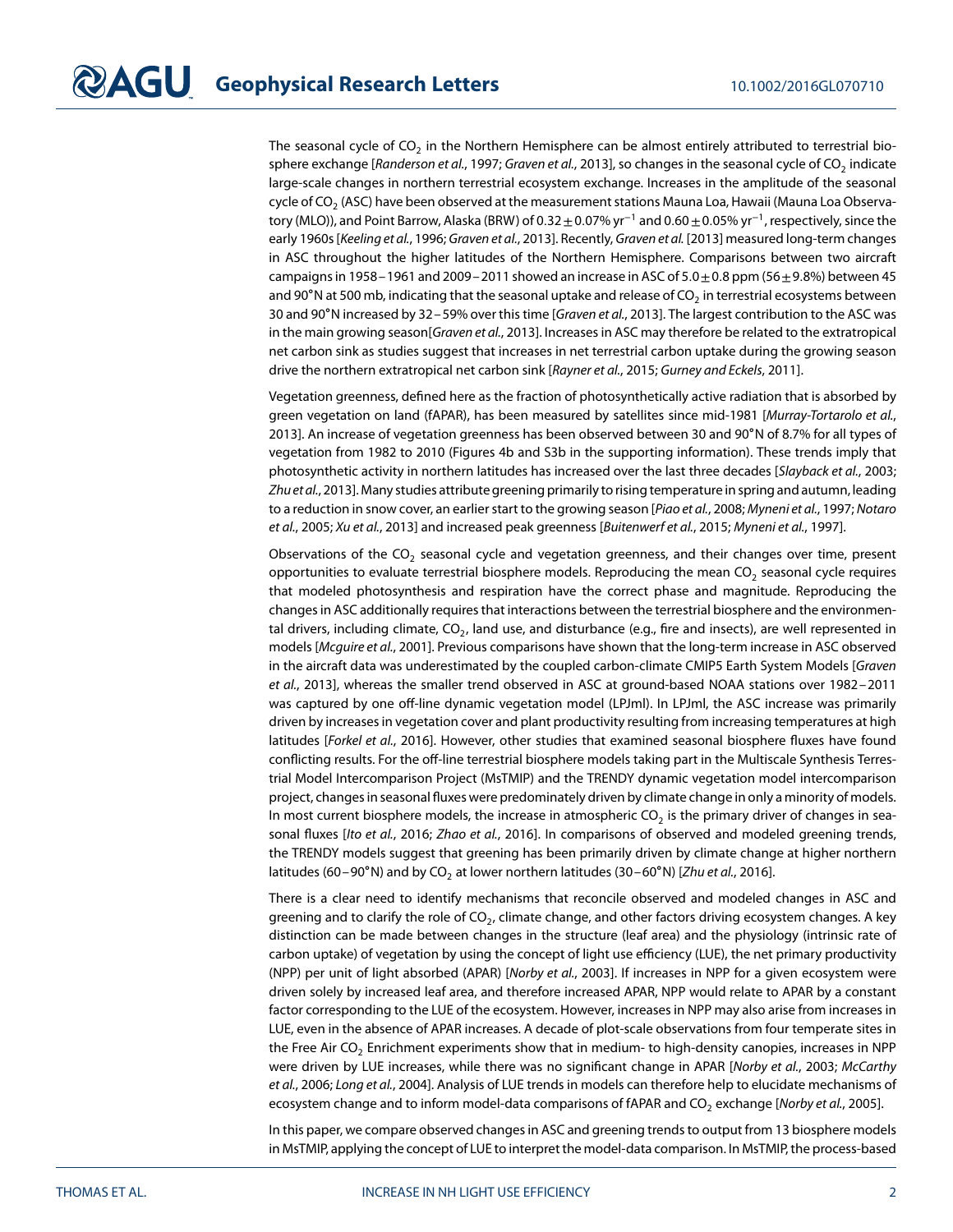terrestrial biosphere models ran semifactorial experiments where photosynthesis and respiration were driven by a standard set of observed changes in climate, land use,  $CO<sub>2</sub>$ , and in some cases N deposition [Huntzinger et al., [2013;](#page-8-3) Wei et al., [2014\]](#page-9-19). We compare modeled output of greenness to the longest available record of satellite fAPAR data—fPAR3g [Zhu et al., [2013\]](#page-10-0). We use the TM3 atmospheric transport model with net ecosystem production from MsTMIP to evaluate the modeled seasonal cycle amplitude of atmospheric CO<sub>2</sub> directly against aircraft measurements in 1958–1961 and 2009–2010. The aircraft data are more representative of large-scale behavior than surface measurement stations [Sweeney et al., [2015;](#page-9-20) Keppel-Aleks et al., [2012;](#page-9-21) Sawa et al., [2012\]](#page-9-22), showing a clearer and more consistent signal. Thus, aircraft data are a stronger constraint on large-scale ecosystem changes than the long-term records at the surface stations MLO and BRW, but they have previously been compared only with CMIP5 models [Graven et al., [2013\]](#page-8-5).

We show that most MsTMIP models simulate overall greening trends well but underestimate the observed ASC change. Increases in modeled NPP in northern ecosystems are a combination of  $CO<sub>2</sub>$ -driven increases in LUE and climate-driven greening. Since models capture greening trends but underestimate the change in ASC, we suggest that models underestimate increases in ecosystem LUE over the past several decades and we discuss potential causes for this phenomenon.

### **2. Methodology**

### **2.1. Observed Data**

### 2.1.1. Seasonal Amplitude of Atmospheric CO<sub>2</sub>

The aircraft campaigns "International Geophysical Year" in 1958–1961 and "HIAPER Pole-to-Pole Observa-tions" in 2009-2011 observed atmospheric CO<sub>2</sub> in the middle to lower troposphere [Graven et al., [2013\]](#page-8-5). We focus on the change in the amplitude of the seasonal cycle of CO<sub>2</sub> (ASC) at 500 mb in the 45–90°N region, where the largest increase in ASC was observed: 5.0 ± 0.8 ppm (56±9*.*8%). We do not consider phase shifts in the CO<sub>2</sub> seasonal cycle, since they are not clearly resolved either by aircraft observations [Graven et al., [2013\]](#page-8-5) or monthly model output.

### **2.1.2. Vegetation Greenness**

Vegetation greenness was analyzed using the remotely sensed third-generation fAPAR data product, fPAR3g, at 1/12° resolution [*Zhu et al.,* [2013\]](#page-10-0). The data were averaged to the 0.5° × 0.5° grid of the MsTMIP models over 1982–2011 [Zhu et al., [2013\]](#page-10-0). Monthly fAPAR was calculated as the mean of 15 day cloud-free composites, then weighted by average monthly PAR per grid cell and summed for months with a temperature above 0∘C to get annual growing season fAPAR (GS-fAPAR). Total GS-fAPAR was calculated as the mean of all land grid cells north of 30∘N. See Text S1 for full methods.

### **2.2. Model Output**

### **2.2.1. MsTMIP Models**

We analyze  $CO<sub>2</sub>$  fluxes from 13 terrestrial biosphere models in the MsTMIP V1.0 experiments (Table S1) [Huntzinger et al., [2014\]](#page-8-9). Global monthly model output is at 0.5° × 0.5° resolution. Analysis was carried out on years overlapping with the aircraft and satellite observation periods: 1958–1961 and 2009–2010, and 1982–2010 respectively. A standard protocol and environmental driver data set were used to spin-up models to steady state, and control simulations were run for each model with environmental drivers held at preindustrial levels. Experiments were run in which historical climate, land use change (LUC), and  $CO<sub>2</sub>$  were sequentially included as model drivers and then N deposition for BIOME-BGC, CLM4, CLM4VIC, DLEM, ISAM, and TEM6 [Huntzinger et al., [2013\]](#page-8-3). The historical drivers consist of observed and reanalysis data. A land cover map was reinterpreted by each modeling team, for use as the LUC driver [Wei et al., [2014\]](#page-9-19). Since the models are driven by the same data, intermodel differences reflect how terrestrial biosphere processes have been represented in each model [Dalmonech and Zaehle, [2013;](#page-8-10) Le Quere et al., [2015;](#page-9-2) Huntzinger et al., [2013;](#page-8-3) Sitch et al., [2015\]](#page-9-23). Unless otherwise stated, the simulation including all time-varying historical drivers is used in the results. We also analyze individual contributions to fluxes from climate, LUC,  $CO<sub>2</sub>$  or N deposition, which were calculated as the difference between the first simulation in which that type of historical data was used and the previous simulation. One model, BIOME-BGC, only ran the "climate-only" and "all-on" experiments, with fixed LUC and N deposition.

Monthly net ecosystem productivity (NEP) was calculated from model outputs as the difference between net primary production and heterotrophic respiration (NPP-Rh) [Chapin et al., [2006\]](#page-8-11). This neglects fire and other disturbances that are often absent or poorly represented in models and poorly constrained by obser-vations [Huntzinger et al., [2013\]](#page-8-3). The CO<sub>2</sub> concentration resulting from the NEP fluxes was calculated for each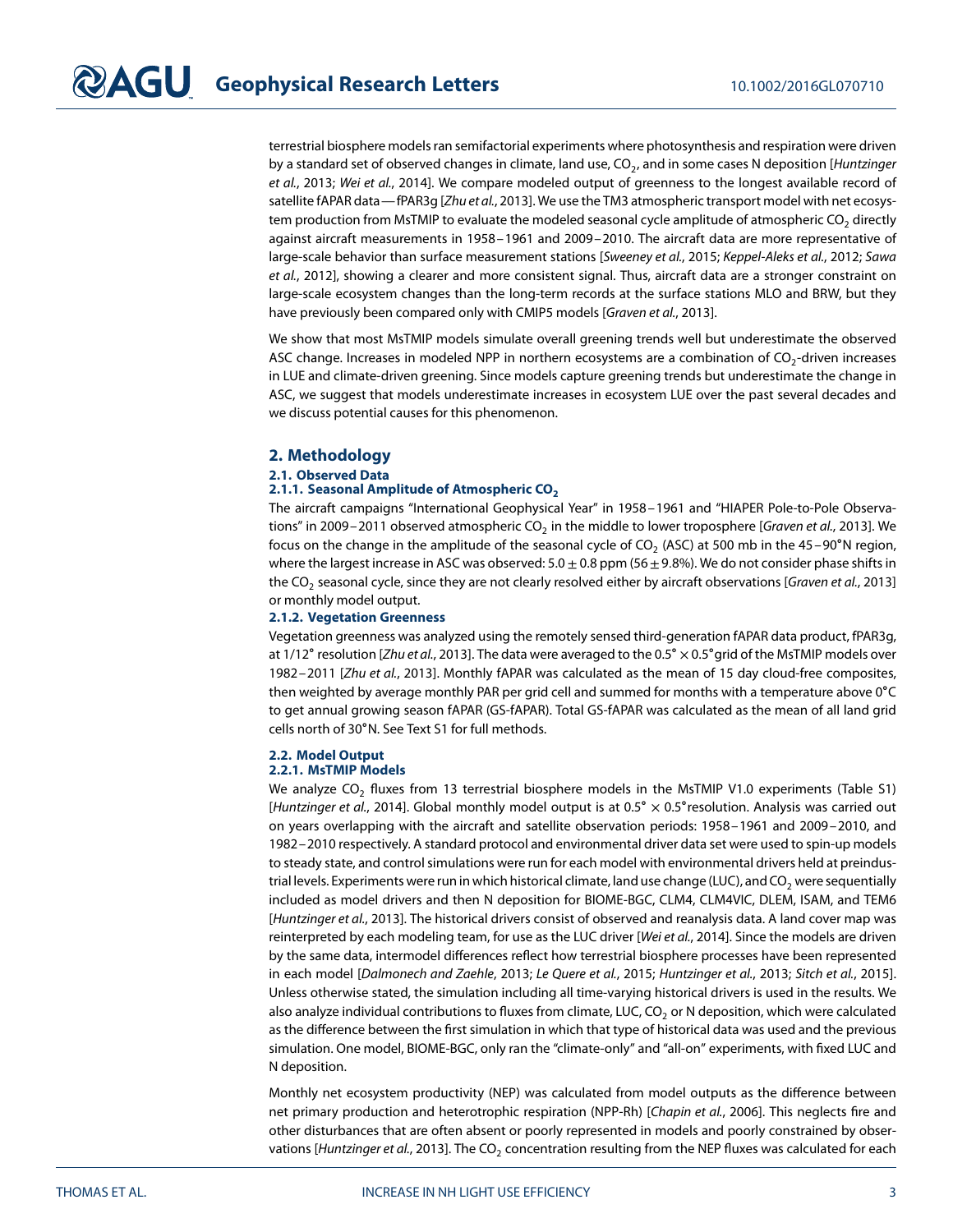# **@AGU** Geophysical Research Letters 10.1002/2016GL070710



<span id="page-3-0"></span>Figure 1. Observed and modeled ASC by latitude for (a) 1958-61, (b) 2009-10 and (c) difference between 2009-10 and 1958-61. Model type depicted by markers: no nitrogen cycle, no dynamic vegetation (circles), no nitrogen cycle, dynamic vegetation (triangles), and nitrogen cycle, no dynamic vegetation (crosses). Grey shading is observational uncertainty from [Graven et al., [2013\]](#page-8-5).

model and simulation using the TM3 atmospheric transport model at 5° × 3.83° resolution, forced by National Centers for Environmental Prediction reanalysis data specific for each year [Heimann and Korner, [2003\]](#page-8-12). This captures any changes in atmospheric transport, even though transport effects were shown to have little impact on long-term ASC trends [Graven et al., [2013\]](#page-8-5). Compared to other atmospheric transport models, TM3 does not show large biases in seasonal CO<sub>2</sub> amplitude or vertical exchange [Gurney et al., [2004;](#page-8-13) Stephens et al., [2007\]](#page-9-24). The simulated CO<sub>2</sub> concentration from NEP was added to simulated CO<sub>2</sub> concentrations from monthly ocean [Patra et al., [2011;](#page-9-25) Roedenbeck et al., [2003\]](#page-9-26) and fossil fuel [Andres et al., [2011\]](#page-8-14) fluxes for the same years. The total CO<sub>2</sub> concentration for each model was then detrended for each latitude band using a polynomial fit, and the mean  $CO_2$  concentration was subtracted and interpolated to aircraft data at 500 mb.

Monthly modeled fluxes of NPP, Rh, and NEP were each summed over 30–90∘N for 1958–1961 and 2009–2010, and the seasonal amplitude and mean annual flux was calculated for each flux and time period. The flux and  $CO<sub>2</sub>$  concentration amplitudes were calculated as the difference between the maximum and minimum of the mean seasonal cycle.

Modeled leaf area index (LAI, the projected area of leaves over an area of ground [Murray-Tortarolo et al., [2013\]](#page-9-7)) was converted to fAPAR using the Beer's Law approximation:

$$
fAPAR = 1 - e^{-0.5LAI}.
$$
 (1)

Modeled GS-fAPAR was calculated in the same way as observed GS-fAPAR (section 2.1.2). Modeled growing season LUE was calculated for land 30–90∘N in 1958–1961 and 2009–2010 as

<span id="page-3-1"></span>
$$
GS-LUE = \frac{GS-NPP}{GS-APAR},\tag{2}
$$

where

$$
GS-APAR = GS-fAPAR \times PAR. \tag{3}
$$

### **3. Results**

### **3.1. Seasonal CO<sub>2</sub> Amplitude Change**

MsTMIP models are generally able to reproduce the amplitude of the  $CO<sub>2</sub>$  seasonal cycle and its latitudinal gradient at 500 mb in 1958–1961 but not in 2009–2010 (Figure [1\)](#page-3-0). Models simulate a wide range of ASC change north of 45∘N, −0.5 to 2.4 ppm, all substantially lower than observed (Figures [1](#page-3-0) and S2). The models generally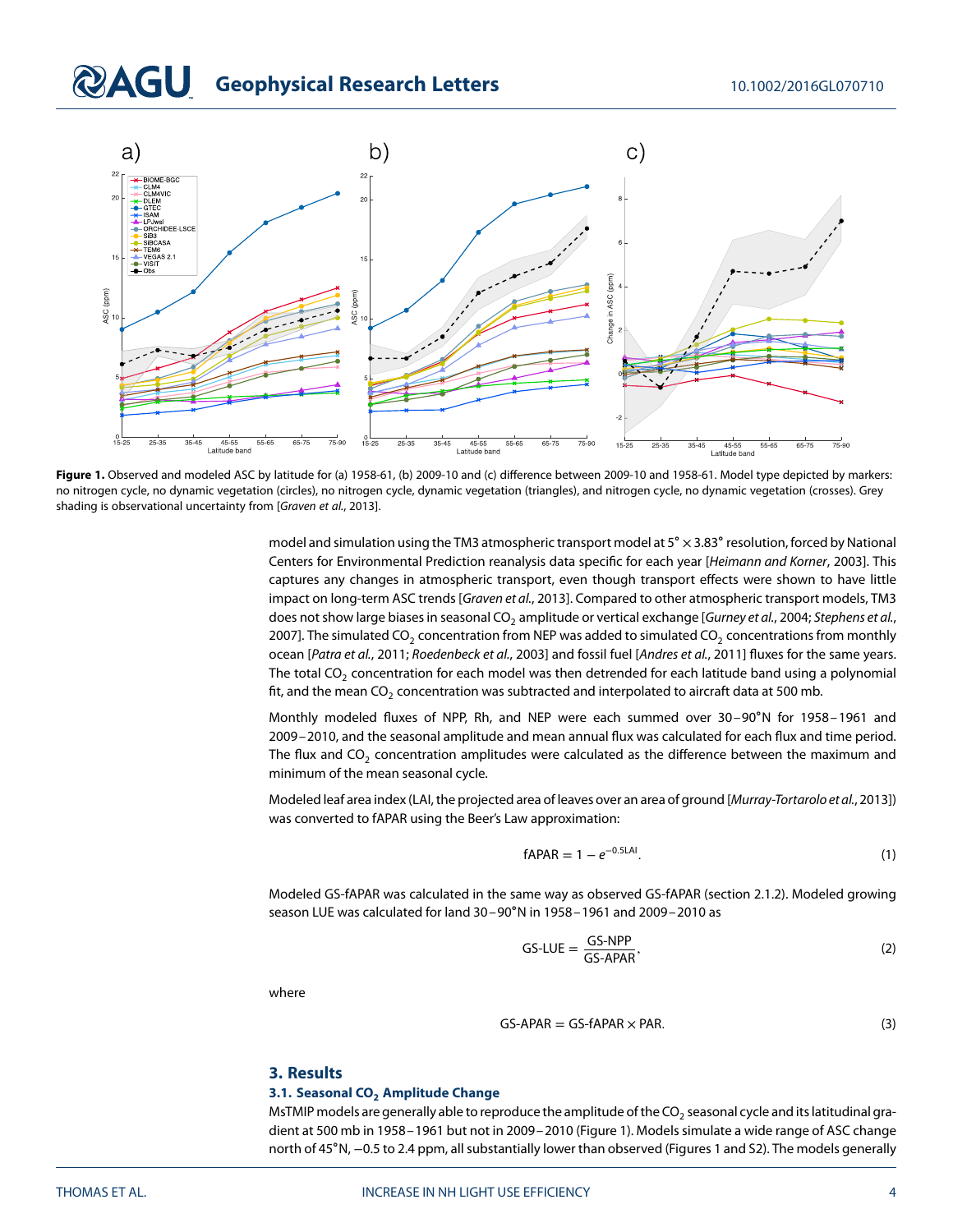

<span id="page-4-0"></span>**Figure 2.** ASC in 2009–2010 compared to percentage change in ASC from 1958–1961 to 2009–2010 for aircraft observations (black square), MsTMIP models (colored markers), and CMIP5 models for TM3 only (grey markers) (revised from [Graven et al., [2013\]](#page-8-5)). Grey shading is observational uncertainty [Graven et al., [2013\]](#page-8-5).

capture the phase of the  $CO<sub>2</sub>$  seasonal cycle (Figure S3a). The primary driver of the increase in modeled ASC is  $CO<sub>2</sub>$  (Figure [4\)](#page-6-0). Coupled carbon-nitrogen cycle (C-N) models have among the smallest changes in ASC and the weakest CO<sub>2</sub>-driven increases. The small CO<sub>2</sub>-driven ASC increase in C-N models is likely due to N limitation, as ASC further increases in simulations when time-varying N deposition is included. LPJwsl is the only model that has a fractional increase in ASC within the observational uncertainty (47%) (Figure [2\)](#page-4-0), but its absolute ASC and ASC change are much too small (Figure [1\)](#page-3-0). The ASC change in the MsTMIP models is similar to the CMIP5 models [Graven et al., [2013,](#page-8-5) Figure 2], although MsTMIP models tend to have smaller 2009–2010 amplitudes.

### **3.2. Vegetation Greenness**

Models are generally able to reproduce the observed interannual variability in GS-fAPAR and its increase of 0.02 (8.7%) between 30 and 90∘N from 1982 to 2010 (Figures [4b](#page-6-0) and S3b). Observed and modeled greening was due to an increase in leaves per unit area, rather than vegetated area. Only ISAM showed an increase in vegetated area. All models show that greening is driven by climate (Figure [4b](#page-6-0)), and models perform best in arctic and boreal regions where greening trends have been driven by increasing temperatures [Piao et al., [2006\]](#page-9-27) (Figure S1). There is little influence on the overall greening trend from LUC, CO<sub>2</sub>, and N deposition. These drivers may be of more importance at lower latitudes where models do not match observed trends well (Figure S1) and where greening trends depend more on how vegetation is represented in models [Eastman et al., [2013;](#page-8-15) Murray-Tortarolo et al., [2013;](#page-9-7) Zhu et al., [2016\]](#page-10-2).

# **3.3. Terrestrial Carbon Fluxes**

### **3.3.1. NEP**

The amplitude of NEP varies from less than 1 Pg C k yr<sup>−1</sup> to more than 5 Pg C yr<sup>−1</sup>, consistent with previous studies showing MsTMIP models have high intermodel variability in NEP, as well as in its constituent fluxes, gross primary production, and ecosystem respiration [Huntzinger et al., [2013;](#page-8-3) Zscheischler et al., [2014;](#page-10-3) Schwalm et al., [2015\]](#page-9-28). NEP amplitude generally increased (Figure [3b](#page-5-0)), as shown previously for MsTMIP [Ito et al., [2016\]](#page-9-14) and TRENDY [Zhao et al., [2016\]](#page-10-1). NEP amplitude is well correlated to the simulated ASC across the models; r <sup>2</sup>=0*.*<sup>95</sup> (Figure [3a](#page-5-0)). There is also a good correlation between NEP amplitude change and ASC change (Figure [3b](#page-5-0)), though somewhat weaker (r <sup>2</sup>=0*.*70), which may be due to additional influences on ASC change from fluxes south of 30∘N.

Figure [3b](#page-5-0) also shows the optimized flux of NEP, from Graven et al. [\[2013\]](#page-8-5), where NEP amplitude in arctic, boreal, and temperate regions were adjusted to best match the pattern of observed ASC change in aircraft and surface data. The optimized increase in NEP amplitude from Graven et al. [\[2013\]](#page-8-5) is larger than any modeled increase, but it lies within the uncertainty of the model regression line, indicating that the relationship between ASC and NEP amplitude change is similar.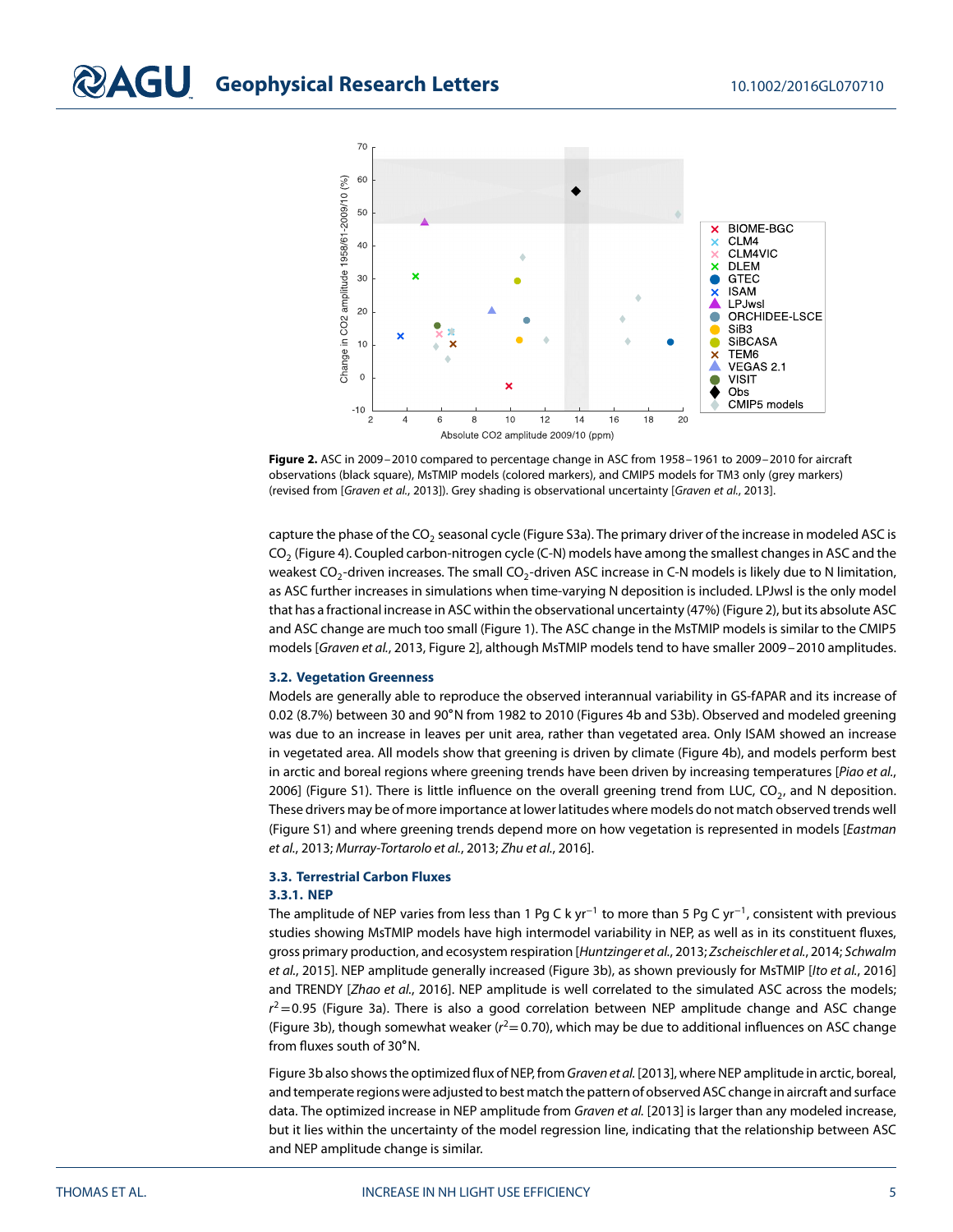

<span id="page-5-0"></span>**Figure 3.** Modeled ASC and amplitude of (a) NEP, (c), NPP and (e) Rh for 2009–2010. This relationship is similar in 1959–1961. Modeled ASC change and change in amplitude of (b) NEP, (d) NPP, and (f) Rh. All panels except Figure [3b](#page-5-0) show fluxes for land 30∘N–90∘N and ASC for 45∘N–90∘N at 500 mb and regression lines are plotted, with markers as in Figure [1.](#page-3-0) In Figure [3b](#page-5-0), NEP is for arctic, boreal, and temperate regions only, defined by the biome mask in Graven et al. [\[2013\]](#page-8-5). The black diamond is observed ASC change and optimized flux of NEP from Graven et al. [2013].

### **3.3.2. Rh**

There is no significant correlation between modeled Rh amplitude and ASC or between Rh amplitude change and ASC change ( $r^2 \approx 0$ ) (Figures [3e](#page-5-0) and [3f](#page-5-0)); thus, changes in Rh cannot be driving the change in modeled NEP amplitude and ASC. Mean annual Rh increased, but changes in Rh amplitude were small because Rh increased throughout the year rather than in the month of maximum Rh (Figures [3f](#page-5-0) and [4c](#page-6-0)). The small changes in MsTMIP Rh amplitude are inconsistent with CMIP5 models, which show much larger Rh amplitude changes [Graven et al., [2013,](#page-8-5) Figure S9], perhaps due to climate feedbacks in CMIP5 models that are not present in the off-line MsTMIP models.

The largest increase in mean annual Rh is generally from CO<sub>2</sub>, although climate is dominant in VEGAS, LPJwsl, and N deposition is dominant in CLM4VIC and CLM4 (Figure [4c](#page-6-0)).

### **3.3.3. NPP**

The modeled seasonal amplitude of NPP and change in NPP amplitude are significantly correlated to modeled ASC and change in ASC across the models;  $r^2 = 0.69$  and  $r^2 = 0.65$ , respectively (Figures [3c](#page-5-0) and [3d](#page-5-0)). Mean annual NPP and seasonal NPP amplitude increased for all models between the two periods (except NPP amplitude in BIOME-BGC) (Figure [4c](#page-6-0)). Hence, changes in modeled NPP, not Rh, are driving the change in modeled NEP amplitude and ASC.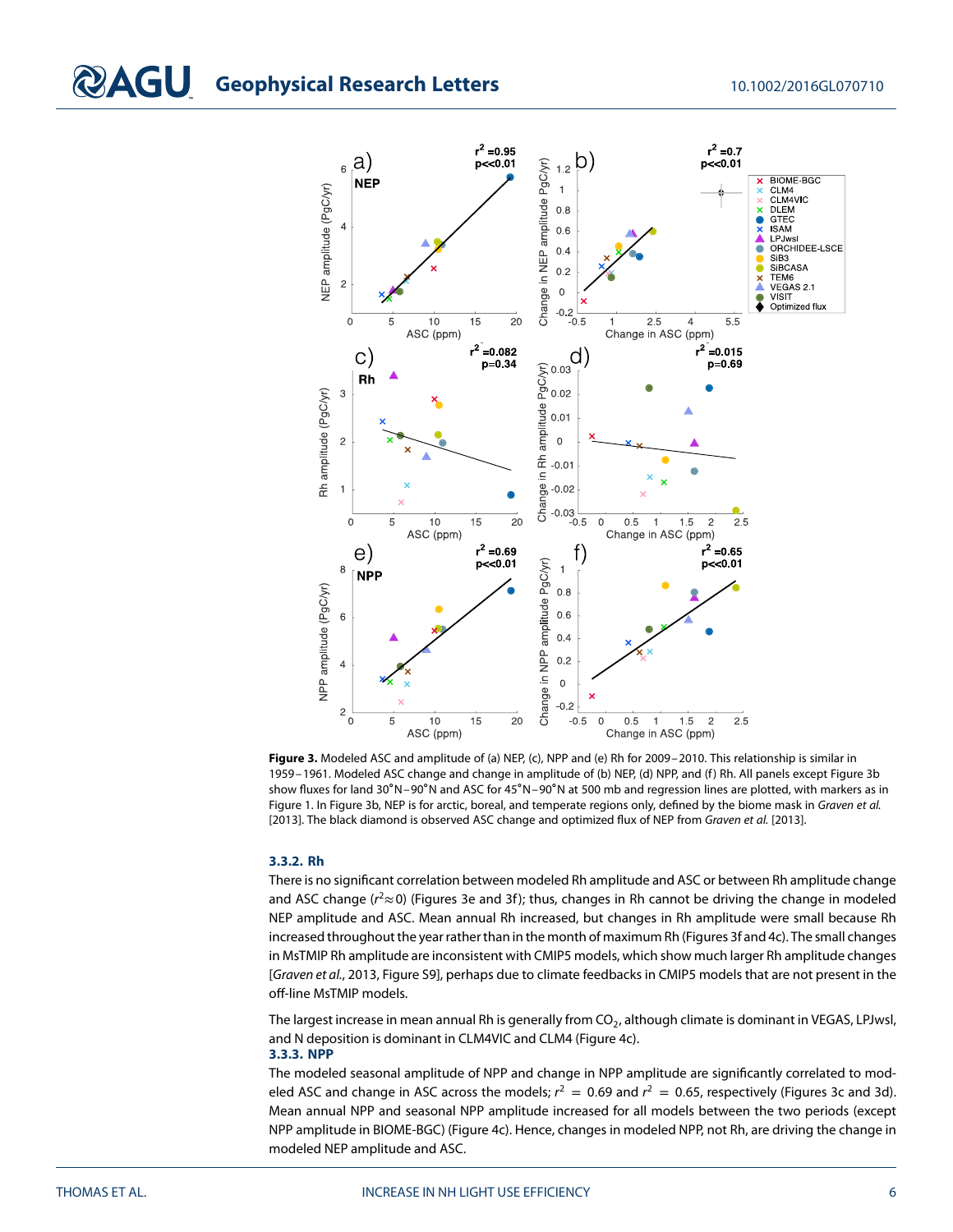

<span id="page-6-0"></span>Figure 4. Contributions from climate, LUC, and CO<sub>2</sub> N deposition to modeled changes in (a) ASC, (b) GS-fAPAR, (c) mean annual NPP and Rh, and (d) GS-LUE. ASC is for 45∘N–90∘N at 500 mb between 1958–1961 and 2009–2010 (Figure [4a](#page-6-0)). Fluxes are for 30∘N–90∘N between 1982–2010 (Figure [4b](#page-6-0)) and 1958–1961 to 2009–2010 (Figures [4](#page-6-0) and [4d](#page-6-0)). Fluxes are positive into the atmosphere. In Figure [4a](#page-6-0), observations and uncertainty (grey shading) are from [Graven et al., [2013\]](#page-8-5). In Figure [4b](#page-6-0), the 95% confidence interval in the observed trend is shown (grey shading). LAI was not available for DLEM and TEM6, and LAI was assimilated from remote sensing for SiB3, so no output is shown in Figures [4b](#page-6-0) or [4d](#page-6-0) for these models.

 $CO<sub>2</sub>$  is the primary driver of NPP increase for most models, while climate and LUC generally result in smaller changes in NPP (Figure [4c](#page-6-0)). Changes in NPP and NPP amplitude are smallest in C-N models, resulting in small NEP and ASC change (Figures [3b](#page-5-0) and [4a](#page-6-0)).

### **3.4. Light Use Efficiency**

Models show mixed results for the overall change in GS-LUE (−7.8 to 6.9%, Figure [4d](#page-6-0)), but the sign of the LUE response to climate change is consistent across models. Climate change decreases GS-LUE in all models, while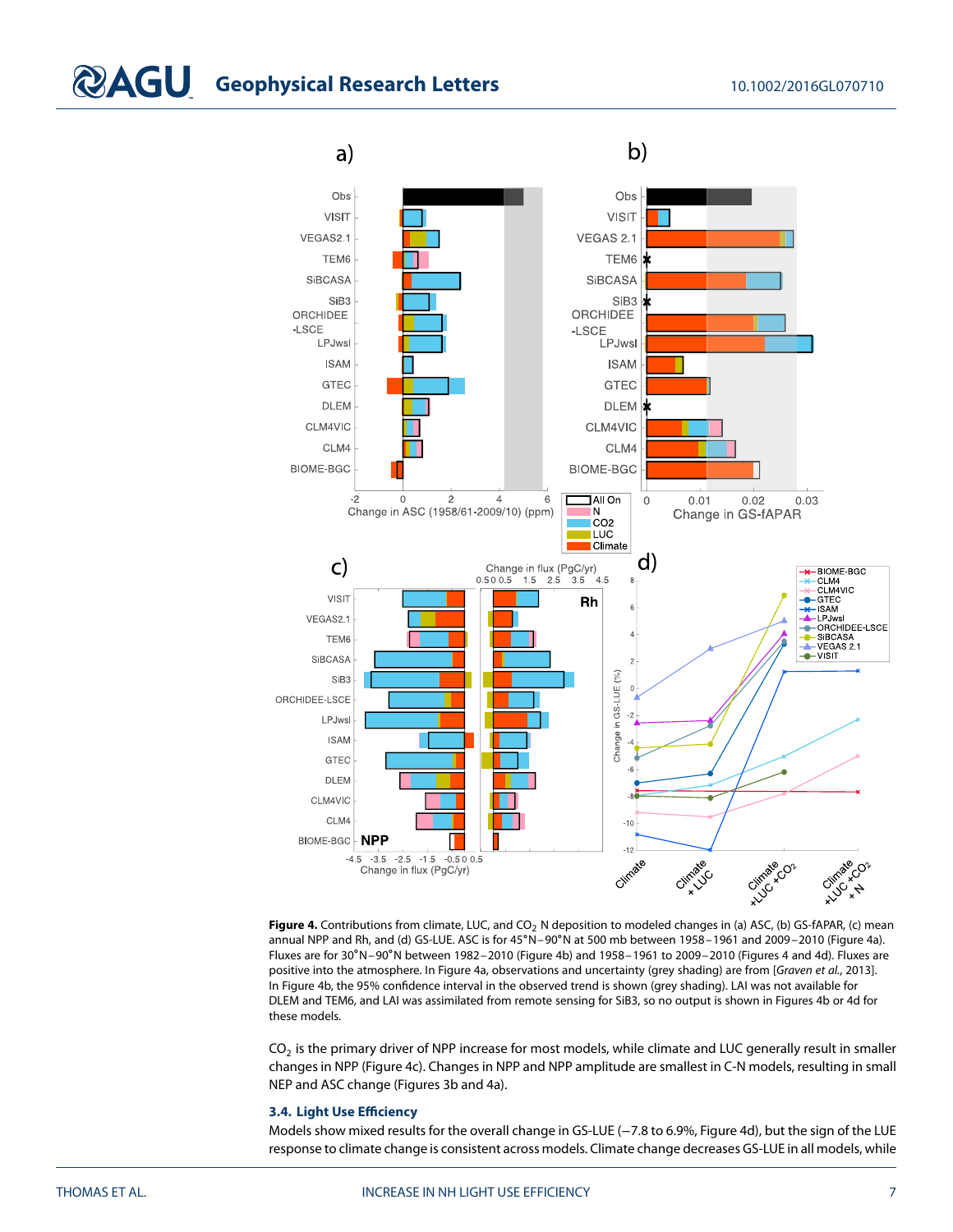increasing CO<sub>2</sub> increases GS-LUE in all models. Increases in LUE result from N deposition in CLM4 and CLM4VIC, and from LUC in VEGAS2.1 and ORCHIDEE-LSCE, while LUC has little influence on LUE in the other models.

Figure [4](#page-6-0) shows that  $CO<sub>2</sub>$  is driving increases in modeled NPP, which results in increases in GS-LUE and ASC. On the other hand, while NPP and greening are also increasing with climate change, this does not translate to increased GS-LUE or ASC.

### **4. Discussion and Conclusion**

Current terrestrial biosphere models simulate greening trends reasonably well, but the large increase in observed ASC at high latitudes remains unexplained. There is little difference in simulated ASC or ASC change between models driven with prescribed climate and CO<sub>2</sub> [Zhao et al., [2016;](#page-10-1) this study], or with modeled climate as in CMIP5 [Graven et al., [2013\]](#page-8-5) (Figure [2\)](#page-4-0), indicating that the disagreement between observations and models lies in the modeling of terrestrial biosphere processes rather than in the climatic forcing. Consistent with previous studies [Graven et al., [2013;](#page-8-5) Randerson et al., [1997\]](#page-9-4), Figure [3](#page-5-0) implies that modeled increases in NEP amplitude lead to increases in modeled ASC. Furthermore, our model-based results suggest NPP as the main driver of NEP amplitude change, also consistent with previous studies [Randerson et al., [1997;](#page-9-4) Forkel et al., [2016;](#page-8-8) Zhao et al., [2016\]](#page-10-1). NEP changes may also be influenced by respiration or disturbance [Zimov et al., [1999\]](#page-10-4), but these effects must be secondary to NPP [Houghton, [1987;](#page-8-16) Randerson et al., [1997;](#page-9-4) Graven et al., [2013;](#page-8-5) Forkel et al., [2016\]](#page-8-8). Since the MsTMIP models underestimate ASC changes, they are likely also to have underestimated increases in the seasonal amplitude of NPP.

Since NPP can increase through vegetation greening (increased APAR) and/or through an increase in ecosystem LUE (equation [\(2\)](#page-3-1)), the models' ability to capture the greening trends, and the absence of a trend in PAR (Figure S5), suggests that discrepancies with observed ASC result primarily from errors in the models' representation of LUE. In particular, we suggest that models are capturing the increase in NPP in the early growing season through climate-driven greening but underestimating the GS-LUE-driven increase in NPP in the peak of the growing season when canopies are denser. Our model-data comparison thus provides strong evidence for an increase in GS-LUE across ecosystem in high northern latitudes that is larger than simulated by MsTMIP models.

Increased LUE relates to physiological changes that enhance NPP in addition to, or in the absence of, structural changes through increased leaf area. NPP can increase through CO<sub>2</sub> fertilization, as elevated CO<sub>2</sub> increases photosynthesis and water use efficiency [Ainsworth and Long, [2005;](#page-8-17) Norby et al., [2003\]](#page-9-15). CO<sub>2</sub> fertilization is included in the MsTMIP models [Huntzinger et al., [2013\]](#page-8-3), and it is the primary driver of simulated NPP increases (Figure [4c](#page-6-0)). In models,  $CO<sub>2</sub>$  fertilization plays a key role during the peak growing season when canopies are more dense, as seen in Figure [4](#page-6-0) in which  $CO<sub>2</sub>$ -driven NPP increases correspond to GS-LUE and ASC increases. Large uncertainties remain regarding the magnitude of the CO<sub>2</sub> fertilization effect [Smith et al., [2016;](#page-9-29) Schimel et al., [2015\]](#page-9-3), but studies agree that N dynamics are a key, and often missing, component of this effect [Terrer et al., [2016;](#page-9-30) Wieder et al., [2015\]](#page-9-31).

Climate change may affect photosynthesis and respiration in ways that are not well represented in MsTMIP models, particularly through temperature acclimation of photosynthesis and autotrophic respiration (Ra), and through carbon allocation and nutrient availability. Ra acclimates to sustained higher temperatures faster than photosynthesis [Ryan and Law, [2005;](#page-9-32) Way and Oren, [2010;](#page-9-33) Reich et al., [2016\]](#page-9-34), potentially increasing the fraction of photosynthesis that results in NPP. The only two MsTMIP models that allow for Ra temperature acclimation, LPJwsl and VISIT, have among the largest climate-driven increases in absolute NPP (Figure [4c](#page-6-0)). Ra acclimation was also included in the LPJml model, which was shown to reproduce the increase in ASC at ground-based stations [Sitch et al., [2003;](#page-9-35) Forkel et al., [2016\]](#page-8-8). Warming has also been shown to increase above-ground allocation of carbon [Poorter et al., [2012;](#page-9-36) Way and Oren, [2010;](#page-9-33) Melillo et al., [2011\]](#page-9-37), potentially due to accelerated cycling of N through the soil that reduces the requirement for belowground carbon allocation [Melillo et al., [2011;](#page-9-37) Wieder et al., [2015\]](#page-9-31). Most MsTMIP models do not include N cycling, and C-N models may underestimate this effect. Aboveground carbon allocation could also drive structural changes that increase leaf area and contribute to greening, depending on the species and on ecosystem conditions [Ainsworth and Long, [2005;](#page-8-17) Way and Oren, [2010;](#page-9-33) Melillo et al., [2011;](#page-9-37) McCarthy et al., [2006\]](#page-9-16).

Recent studies have suggested that land use change (LUC) could be responsible for a substantial portion of the ASC increase [Gray et al., [2014;](#page-8-18) Zeng et al., [2014\]](#page-9-38). Specifically, the transition from forest to intensive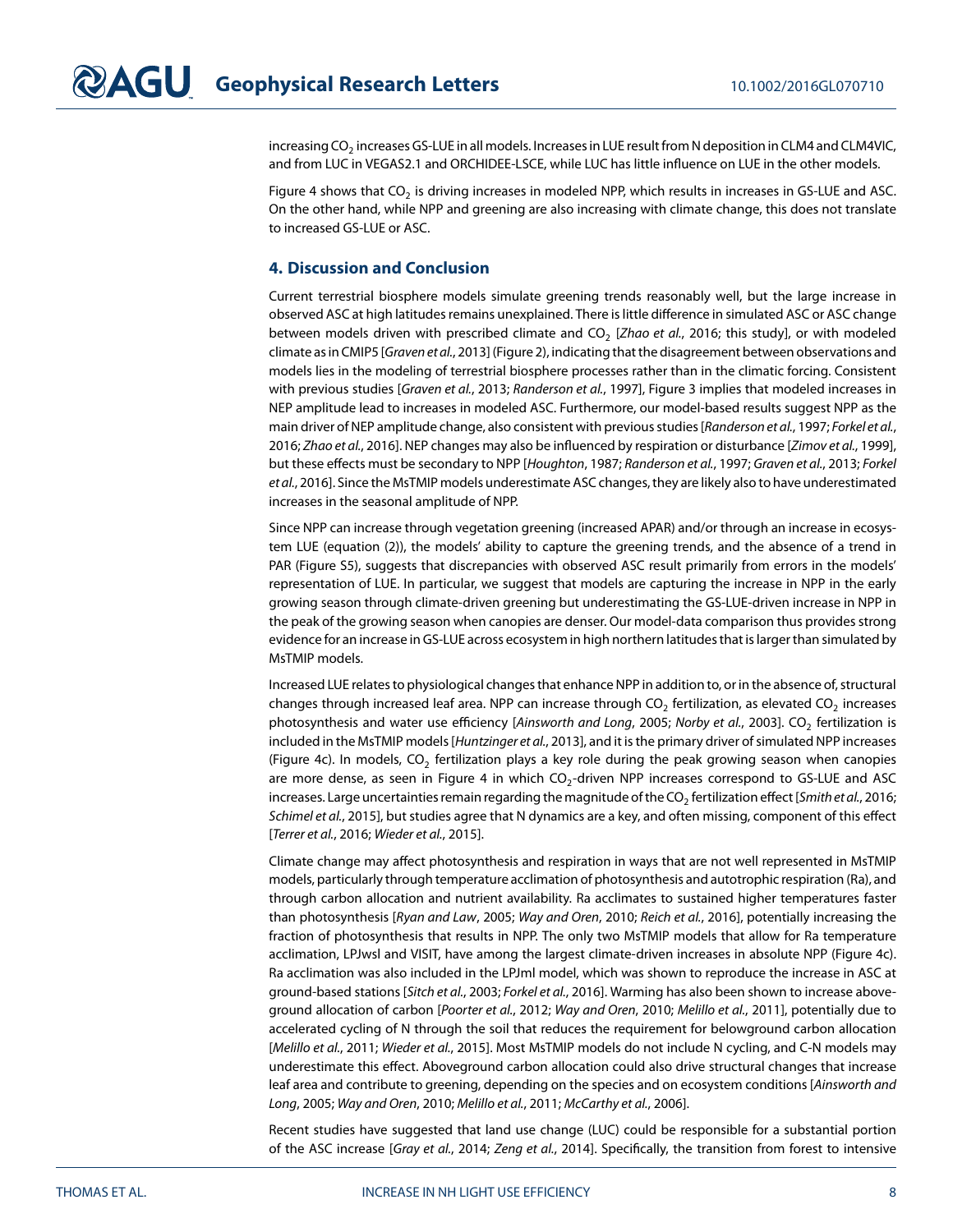### **Acknowledgments**

This work was supported by the Grantham Institute: Climate Change and the Environment–Science and Solutions for a Changing Planet DTP, grant NE/L002515/1 and is a contribution to the AXA Chair Programme in Biosphere and Climate Impacts. All data used for this analysis are publicly available with full sources detailed in the supporting information. We thank Peter Rayner and an anonymous reviewer for their helpful comments on the manuscript. Funding for the Multiscale synthesis and Terrestrial Model Intercomparison Project (MsTMIP; [http://nacp.ornl.gov/](http://nacp.ornl.gov/MsTMIP.shtm) [MsTMIP.shtm\)](http://nacp.ornl.gov/MsTMIP.shtm) activity was provided through NASA ROSES grant NNX10AG01A. Data management support for preparing, documenting, and distributing model driver and output data was performed by the Modeling and Synthesis Thematic Data Center at Oak Ridge National Laboratory (ORNL; [http://nacp.ornl.gov\)](http://nacp.ornl.gov), with funding through NASA ROSES grant NNH10AN681. Finalized MsTMIP data products are archived at the ORNL DAAC [\(http://daac.ornl.gov\)](http://daac.ornl.gov). Biome-BGC code was provided by the Numerical Terradynamic Simulation Group at University of Montana. The computational facilities were provided by NASA Earth Exchange at NASA Ames Research Center. CLM4 and GTEC simulations were supported in part by the U.S. Department of Energy (DOE), Office of Science, Biological and Environmental Research. Oak Ridge National Laboratory is managed by UTBATTELLE for DOE under contract DE-AC05-00OR22725. CLM4-VIC research is supported in part by the U.S. Department of Energy (DOE), Office of Science, Biological and Environmental Research. PNNL is operated for the U.S. DOE by BATTELLE Memorial Institute under contract DE-AC06-76RLO1830. DLEM developed in International Center for Climate and Global Change Research, Auburn University has been supported by NASA Interdisciplinary Science Program (IDS), NASA Land Cover/Land Use Change Program (LULUC),NASA Terrestrial Ecology Program, NASA Atmospheric Composition Modeling and Analysis Program (ACMAP), NSF Dynamics of Coupled Natural-Human System Program (CNH), Decadal and Regional Climate Prediction using Earth System Models (EaSM), DOE National Institute for Climate Change Research, USDA AFRI Program, and EPA STAR program. LPJwsl work was conducted at LSCE, France, using a modified version of LPJ version 3.1 model, originally made available by the Potsdam Institute for Climate Impact Research. ORCHIDEE is a global land surface model developed

high-yielding crops could increase ASC because such crops can have more concentrated growing seasons and higher NPP than forests [Gray et al., [2014\]](#page-8-18). In MsTMIP models, LUC is not a large contribution to ASC change (Figure S4), accounting for −8 to 47% of the increase in modeled ASC (Figure [4a](#page-6-0)). MsTMIP models may not be adequately representing LUC since most models do not explicitly represent crops or land management (Table S1). However, the LPJml model used by [Forkel et al., [2016\]](#page-8-8) does explicitly include crops and also finds a small contribution to ASC change from LUC (7%) [Forkel et al., [2016\]](#page-8-8). LUC is unlikely to explain much of the large differences between models and observations in any case, particularly because most LUC has been at 30–45∘N [Gray et al., [2014\]](#page-8-18), south of the boreal forest region that contributes the most to observed ASC changes [Graven et al., [2013\]](#page-8-5). Other vegetation changes, such as the observed northward shift of the tree line [Harsch et al.[, 2009;](#page-8-19) Elmendorf et al.[, 2012\]](#page-8-20), may have increased NPP at higher latitudes. This shift is an important driver of the increased ASC in LPJml [Forkel et al., [2016\]](#page-8-8) but may not be captured by MsTMIP models.

Several factors may be contributing to the observed increase in ASC over the last 50 years. We conclude that a key factor is an increase in LUE that is larger than simulated by current models. Warming and increases in atmospheric CO<sub>2</sub> may have caused stronger increases in LUE than in the MsTMIP models through a combination of CO<sub>2</sub> fertilization, respiration acclimation, increases in the rate of N cycling, and a shift to aboveground carbon allocation. Improving the modeled LUE response to  $CO<sub>2</sub>$  and climate change is important not only for process-based models such as those participating in MsTMIP but also for diagnostic models that use satellite-derived fAPAR to estimate NPP. This study highlights that combining atmospheric CO<sub>2</sub> measurements and observed greening trends provides a powerful constraint on terrestrial biosphere models, particularly through the analysis of structural and physiological ecosystem changes using the light use efficiency concept and should be included in future model benchmarking exercises.

### <span id="page-8-17"></span>**References**

- Ainsworth, E. A., and S. P. Long (2005), What have we learned from 15 years of free-air CO<sub>2</sub> enrichment (FACE) a meta-analytic review of the responses of photosynthesis, canopy, New Phytol., 165(2), 351–371.
- <span id="page-8-14"></span>Andres, R. J., J. S. Gregg, L. Losey, G. Marland, and T. A. Boden (2011), Monthly, global emissions of carbon dioxide from fossil fuel consumption, Tellus, Ser. B, 63(3), 309–327.
- <span id="page-8-7"></span>Buitenwerf, R., L. Rose, and S. I. Higgins (2015), Three decades of multi-dimensional change in global leaf phenology, Nat. Clim. Change, 5(4), 364–368.
- <span id="page-8-11"></span><span id="page-8-1"></span>Chapin, I., et al. (2006), Reconciling carbon-cycle concepts, terminology, and methods, Ecosystems, 9(7), 1041–1050.
- Ciais, P., et al. (2014), Carbon and other biogeochemical cycles, in Climate Change 2013: The Physical Science Basis. Contribution of Working Group I to the Fifth Assessment Report of the Intergovernmental Panel on Climate Change, edited by T. F. Stocker et al., pp. 465–570, Cambridge Univ. Press, Cambridge, U. K., and New York.
- <span id="page-8-10"></span>Dalmonech, D., and S. Zaehle (2013), Towards a more objective evaluation of modelled land-carbon trends using atmospheric CO<sub>2</sub> and satellite-based vegetation activity observations, Biogeosciences, 10(6), 4189–4210.
- <span id="page-8-15"></span>Eastman, J. R., F. Sangermano, E. A. Machado, J. Rogan, and A. Anyamba (2013), Global trends in seasonality of normalized difference vegetation index (NDVI), 1982–2011, Remote Sens., 5(10), 4799–4818.
- <span id="page-8-20"></span>Elmendorf, S. C., et al. (2012), Plot-scale evidence of tundra vegetation change and links to recent summer warming, Nat. Clim. Change, 2(6), 453–457.
- <span id="page-8-8"></span>Forkel, M., N. Carvalhais, C. Rodenbeck, R. Keeling, M. Heimann, K. Thonicke, S. Zaehle, and M. Reichstein (2016), Enhanced seasonal CO<sub>2</sub> exchange caused by amplified plant productivity in northern ecosystems, Science, 351(6274), 696–699.
- <span id="page-8-2"></span>Franks, P. J., et al. (2013), Sensitivity of plants to changing atmospheric CO<sub>2</sub> concentration: From the geological past to the next century, New Phytol., 197(4), 1077–1094.
- <span id="page-8-4"></span>Friedlingstein, P., et al. (2006), Climate-carbon cycle feedback analysis: Results from the (CMIP)-M-4 model intercomparison, J. Clim., 19(14), 3337–3353.
- <span id="page-8-0"></span>Friedlingstein, P., M. Meinshausen, V. K. Arora, C. D. Jones, A. Anav, S. K. Liddicoat, and R. Knutti (2014), Uncertainties in CMIP5 climate projections due to carbon cycle feedbacks, J. Clim., 27(2), 511–526.
- <span id="page-8-18"></span><span id="page-8-5"></span>Graven, H. D., et al. (2013), Enhanced seasonal exchange of CO<sub>2</sub> by northern ecosystems since 1960, Science, 341(6150), 1085 – 1089.
- Gray, J. M., S. Frolking, E. A. Kort, D. K. Ray, C. J. Kucharik, N. Ramankutty, and M. A. Friedl (2014), Direct human influence on atmospheric  $CO<sub>2</sub>$  seasonality from increased cropland productivity, Nature, 515(7527), 398–401.
- <span id="page-8-6"></span>Gurney, K. R., and W. J. Eckels (2011), Regional trends in terrestrial carbon exchange and their seasonal signatures, Tellus, Ser. B, 63(3), 328–339.
- <span id="page-8-13"></span>Gurney, K. R., et al. (2004), Transcom 3 inversion intercomparison: Model mean results for the estimation of seasonal carbon sources and sinks, Global Biogeochem. Cycles, 18, GB1010, doi[:10.1029/2003GB002111.](http://dx.doi.org/10.1029/2003GB002111)
- <span id="page-8-19"></span>Harsch, M. A., P. E. Hulme, M. S. Mcglone, and R. P. Duncan (2009), Are treelines advancing? A global meta-analysis of treeline response to climate warming, Ecol. Lett., 12(10), 1040–1049.
- <span id="page-8-12"></span>Heimann, M., and S. Korner (2003), The global atmospheric tracer model TM3: Model description and user's manual, release 3.8a, Tech. Rep., Max-Planck-Inst. for Biogeochemistry, Jena, Germany.
- <span id="page-8-16"></span>Houghton, R. A. (1987), Biotic changes consistent with the increased seasonal amplitude of atmospheric CO<sub>2</sub> concentrations, J. Geophys. Res., 92(D4), 4223–4230.
- <span id="page-8-9"></span>Huntzinger, D., et al. (2014), NACP MSTMIP: Global 0.5-deg Terrestrial Biosphere Model Outputs (Version 1) in Standard Format, Oak Ridge Natl. Lab. Distrib. Active Arch. Cent., Oak Ridge, Tenn.

<span id="page-8-3"></span>Huntzinger, D. N., et al. (2013), The north american carbon program multi-scale synthesis and terrestrial model intercomparison project–Part 1: Overview and experimental design, Geosci. Model Dev., 6(6), 2121–2133.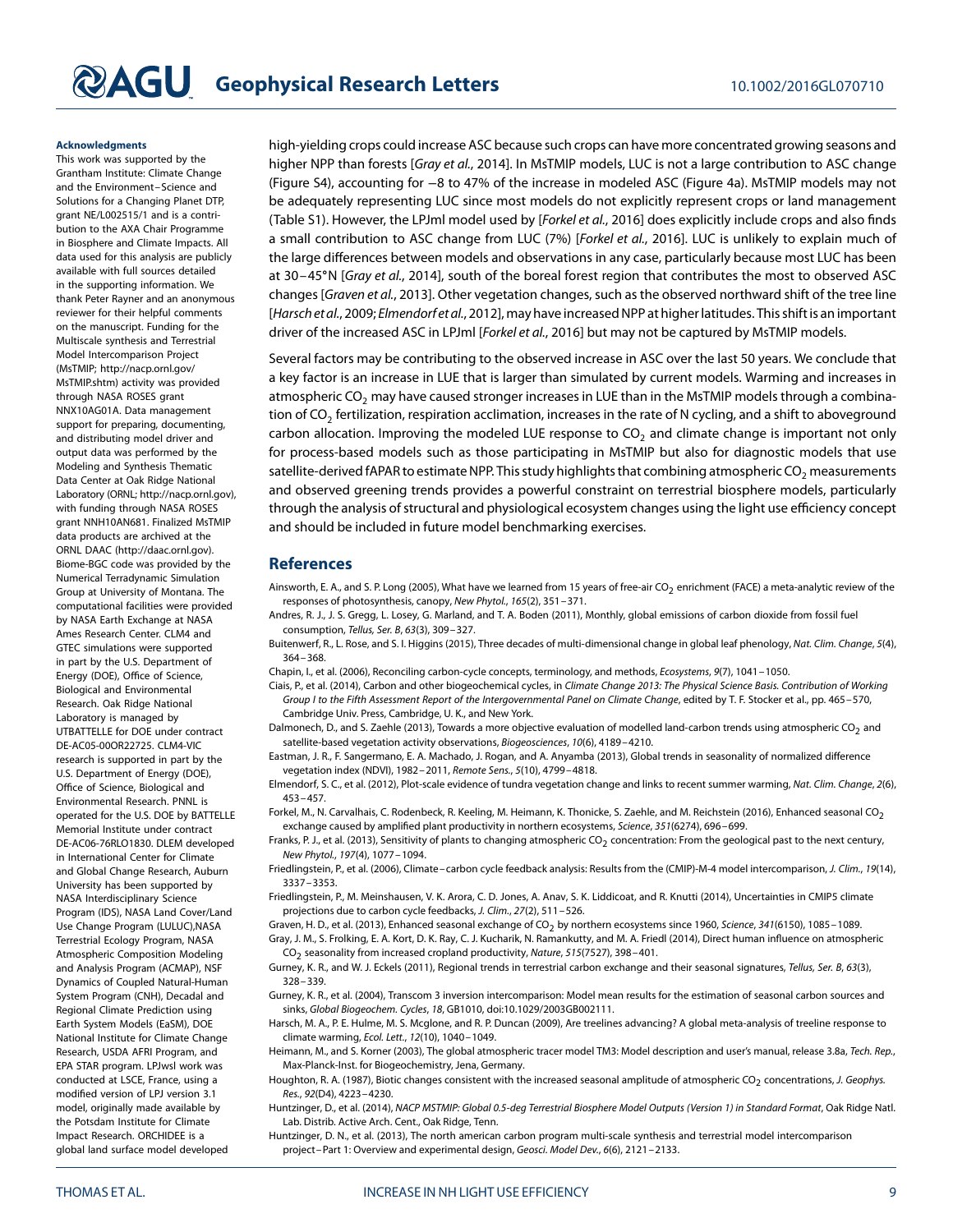at the IPSL institute in France. The simulations were performed with the support of the GhG Europe FP7 grant with computing facilities provided by "LSCE" or "TGCC." SiB3 research was carried out at the Jet Propulsion Laboratory, California Institute of Technology, under a contract with the National Aeronautics and Space Administration. TEM6 research is supported in part by the U.S. Department of Energy (DOE), Office of Science, Biological and Environmental Research. Oak Ridge National Laboratory is managed by UT-BATTELLE for DOE under contract DE-AC05-00OR22725. VISIT was developed at the National Institute of Environmental Studies, Japan. This work was mostly conducted during a visiting stay at Oak Ridge National Laboratory. This study was supported by KAKENHI Grand No. 26281014 by the Japan Society of Promotion of Science.

<span id="page-9-14"></span>Ito, A., et al. (2016), Decadal trends in the seasonal-cycle amplitude of terrestrial CO<sub>2</sub> exchange resulting from the ensemble of terrestrial biosphere models, Tellus, Ser. B, 68, 28968, doi[:10.3402/tellusb.v68.28968.](http://dx.doi.org/10.3402/tellusb.v68.28968)

<span id="page-9-5"></span>Keeling, C. D., J. F. S. Chin, and T. P. Whorf (1996), Increased activity of northern vegetation inferred from atmospheric CO<sub>2</sub> measurements, Nature, 382(6587), 146–149.

<span id="page-9-1"></span>Keenan, T. F., D. Y. Hollinger, G. Bohrer, D. Dragoni, J. W. Munger, H. P. Schmid, and A. D. Richardson (2013), Increase in forest water-use efficiency as atmospheric carbon dioxide concentrations rise, Nature, 499(7458), 324–327.

<span id="page-9-21"></span><span id="page-9-2"></span>Keppel-Aleks, G., et al. (2012), The imprint of surface fluxes and transport on variations in total column carbon dioxide, Biogeosciences, 9(3), 875–891.

<span id="page-9-17"></span>Le Quere, C., et al. (2015), Global carbon budget 2014, Earth Syst. Sci. Data, 7(1), 47–85.

Long, S. P., E. A. Ainsworth, A. Rogers, and D. R. Ort (2004), Rising atmospheric carbon dioxide: Plants face the future, Annu. Rev. Plant Biol., 55, 591–628.

<span id="page-9-16"></span>McCarthy, H. R., R. Oren, A. C. Finzi, and K. H. Johnsen (2006), Canopy leaf area constrains CO<sub>2</sub>-induced enhancement of productivity and partitioning among aboveground carbon pools, Proc. Natl. Acad. Sci. U.S.A., 103(51), 19,356–19,361.

<span id="page-9-13"></span>Mcguire, A. D., et al. (2001), Carbon balance of the terrestrial biosphere in the twentieth century: Analyses of CO<sub>2</sub>, climate and land use effects with four process-based ecosystem models, Global Biogeochem. Cycles, 15(1), 183–206.

<span id="page-9-37"></span>Melillo, J. M., et al. (2011), Soil warming, carbon-nitrogen interactions, and forest carbon budgets, Proc. Natl. Acad. Sci. U.S.A., 108(23), 9508–9512.

<span id="page-9-7"></span>Murray-Tortarolo, G., et al. (2013), Evaluation of land surface models in reproducing satellite-derived LAI over the high-latitude northern hemisphere. Part I: Uncoupled DGVMS, Remote Sens., 5(10), 4819–4838.

<span id="page-9-10"></span>Myneni, R. B., C. D. Keeling, C. J. Tucker, G. Asrar, and R. R. Nemani (1997), Increased plant growth in the northern high latitudes from 1981 to 1991, Nature, 386(6626), 698–702.

<span id="page-9-15"></span>Norby, R. J., J. D. Sholtis, C. A. Gunderson, and S. S. Jawdy (2003), Leaf dynamics of a deciduous forest canopy: No response to elevated  $CO_2$ , Oecologia, 136(4), 574–584.

<span id="page-9-18"></span>Norby, R. J., et al. (2005), Forest response to elevated CO<sub>2</sub> is conserved across a broad range of productivity, Proc. Natl. Acad. Sci. U.S.A., 102(50), 18,052–18,056.

<span id="page-9-11"></span>Notaro, M., Z. Y. Liu, R. Gallimore, S. J. Vavrus, J. E. Kutzbach, I. C. Prentice, and R. L. Jacob (2005), Simulated and observed preindustrial to modern vegetation and climate changes, J. Clim., 18(17), 3650–3671.

<span id="page-9-25"></span>Patra, P. K., Y. Niwa, T. J. Schuck, C. A. M. Brenninkmeijer, T. Machida, H. Matsueda, and Y. Sawa (2011), Carbon balance of south asia constrained by passenger aircraft CO<sub>2</sub> measurements, Atmos. Chem. Phys., 11(9), 4163-4175.

<span id="page-9-0"></span>Penuelas, J., J. G. Canadell, and R. Ogaya (2011), Increased water-use efficiency during the 20th century did not translate into enhanced tree growth, Global Ecol. Biogeogr., 20(4), 597–608.

<span id="page-9-27"></span>Piao, S., P. Friedlingstein, P. Ciais, L. Zhou, and A. Chen (2006), Effect of climate and CO<sub>2</sub> changes on the greening of the northern hemisphere over the past two decades, Geophys. Res. Lett., 33, L23402, doi[:10.1029/2006GL028205.](http://dx.doi.org/10.1029/2006GL028205)

<span id="page-9-36"></span><span id="page-9-9"></span>Piao, S., et al. (2008), Net carbon dioxide losses of northern ecosystems in response to autumn warming, Nature, 451(7174), 49-53.

Poorter, H., K. J. Niklas, P. B. Reich, J. Oleksyn, P. Poot, and L. Mommer (2012), Biomass allocation to leaves, stems and roots: Meta-analyses of interspecific variation and environmental control, New Phytol., 193(1), 30–50.

<span id="page-9-4"></span>Randerson, J. T., M. V. Thompson, T. J. Conway, I. Y. Fung, and C. B. Field (1997), The contribution of terrestrial sources and sinks to trends in the seasonal cycle of atmospheric carbon dioxide, Global Biogeochem. Cycles, 11(4), 535–560.

<span id="page-9-6"></span>Rayner, P. J., A. Stavert, M. Scholze, A. Ahlstrom, C. E. Allison, and R. M. Law (2015), Recent changes in the global and regional carbon cycle: Analysis of first-order diagnostics, Biogeosciences, 12(3), 835–844.

<span id="page-9-34"></span>Reich, P. B., K. M. Sendall, A. Stefanski, X. R. Wei, R. L. Rich, and R. A. Montgomery (2016), Boreal and temperate trees show strong acclimation of respiration to warming, Nature, 531(7596), 633–636.

<span id="page-9-26"></span>Roedenbeck, C., S. Houweling, M. Gloor, and M. Heimann (2003), Time-dependent atmospheric CO<sub>2</sub> inversions based on interannually varying tracer transport, Tellus, Ser. B, 55(2), 488–497.

<span id="page-9-32"></span><span id="page-9-22"></span>Ryan, M. G., and B. E. Law (2005), Interpreting, measuring, and modeling soil respiration, Biogeochemistry, 73(1), 3-27.

Sawa, Y., T. Machida, and H. Matsueda (2012), Aircraft observation of the seasonal variation in the transport of  $CO<sub>2</sub>$  in the upper atmosphere, J. Geophys. Res., 117, D05305, do[i:10.1029/2011JD016933.](http://dx.doi.org/10.1029/2011JD016933)

<span id="page-9-3"></span>Schimel, D., B. B. Stephens, and J. B. Fisher (2015), Effect of increasing CO<sub>2</sub> on the terrestrial carbon cycle, Proc. Natl. Acad. Sci. U.S.A., 112(2), 436–441.

<span id="page-9-28"></span>Schwalm, C. R., et al. (2015), Toward "optimal" integration of terrestrial biosphere models, Geophys. Res. Lett., 42, 4418–4428, doi[:10.1002/2015GL064002.](http://dx.doi.org/10.1002/2015GL064002)

<span id="page-9-35"></span>Sitch, S., et al. (2003), Evaluation of ecosystem dynamics, plant geography and terrestrial carbon cycling in the LPJ dynamic global vegetation model, Global Change Biol., 9(2), 161–185.

<span id="page-9-23"></span><span id="page-9-8"></span>Sitch, S., et al. (2015), Recent trends and drivers of regional sources and sinks of carbon dioxide, Biogeosciences, 12(3), 653–679.

Slayback, D. A., J. E. Pinzon, S. O. Los, and C. J. Tucker (2003), Northern hemisphere photosynthetic trends 1982–99, Global Change Biol., 9(1),  $1 - 15$ 

<span id="page-9-29"></span>Smith, W. K., S. C. Reed, C. C. Cleveland, A. P. Ballantyne, W. R. L. Anderegg, W. R. Wieder, Y. Y. Liu, and S. W. Running (2016), Large divergence of satellite and earth system model estimates of global terrestrial CO<sub>2</sub> fertilization, Nat. Clim. Change, 6(3), 306-310.

<span id="page-9-24"></span>Stephens, B. B., et al. (2007), Weak northern and strong tropical land carbon uptake from vertical profiles of atmospheric CO<sub>2</sub>), Science, 316(5832), 1732–1735.

<span id="page-9-20"></span>Sweeney, C., et al. (2015), Seasonal climatology of CO<sub>2</sub> across north America from aircraft measurements in the NOAA/ESRL global greenhouse gas reference network, J. Geophys. Res. Atmos., 120, 5155–5190, doi[:10.1002/2014JD022591.](http://dx.doi.org/10.1002/2014JD022591)

<span id="page-9-30"></span>Terrer, C., S. Vicca, B. A. Hungate, R. P. Phillips, and I. C. Prentice (2016), Mycorrhizal association as a primary control of the CO<sub>2</sub> fertilization effect, Science, 353(6294), 72–74.

<span id="page-9-33"></span>Way, D. A., and R. Oren (2010), Differential responses to changes in growth temperature between trees from different functional groups and biomes: A review and synthesis of data, Tree Physiol., 30(6), 669–688.

<span id="page-9-19"></span>Wei, Y., et al. (2014), The north american carbon program multi-scale synthesis and terrestrial model intercomparison project—Part 2: Environmental driver data, Geosci. Model Dev., 7(6), 2875–2893.

<span id="page-9-31"></span>Wieder, W. R., C. C. Cleveland, W. K. Smith, and K. Todd-Brown (2015), Future productivity and carbon storage limited by terrestrial nutrient availability, Nat. Geosci., 8(6), 441–444.

<span id="page-9-38"></span><span id="page-9-12"></span>Xu, L., et al. (2013), Temperature and vegetation seasonality diminishment over northern lands, Nat. Clim. Change, 3(6), 581–586. Zeng, N., F. Zhao, G. J. Collatz, E. Kalnay, R. J. Salawitch, T. O. West, and L. Guanter (2014), Agricultural green revolution as a driver of increasing atmospheric  $CO<sub>2</sub>$  seasonal amplitude, Nature, 515(7527), 394-397.